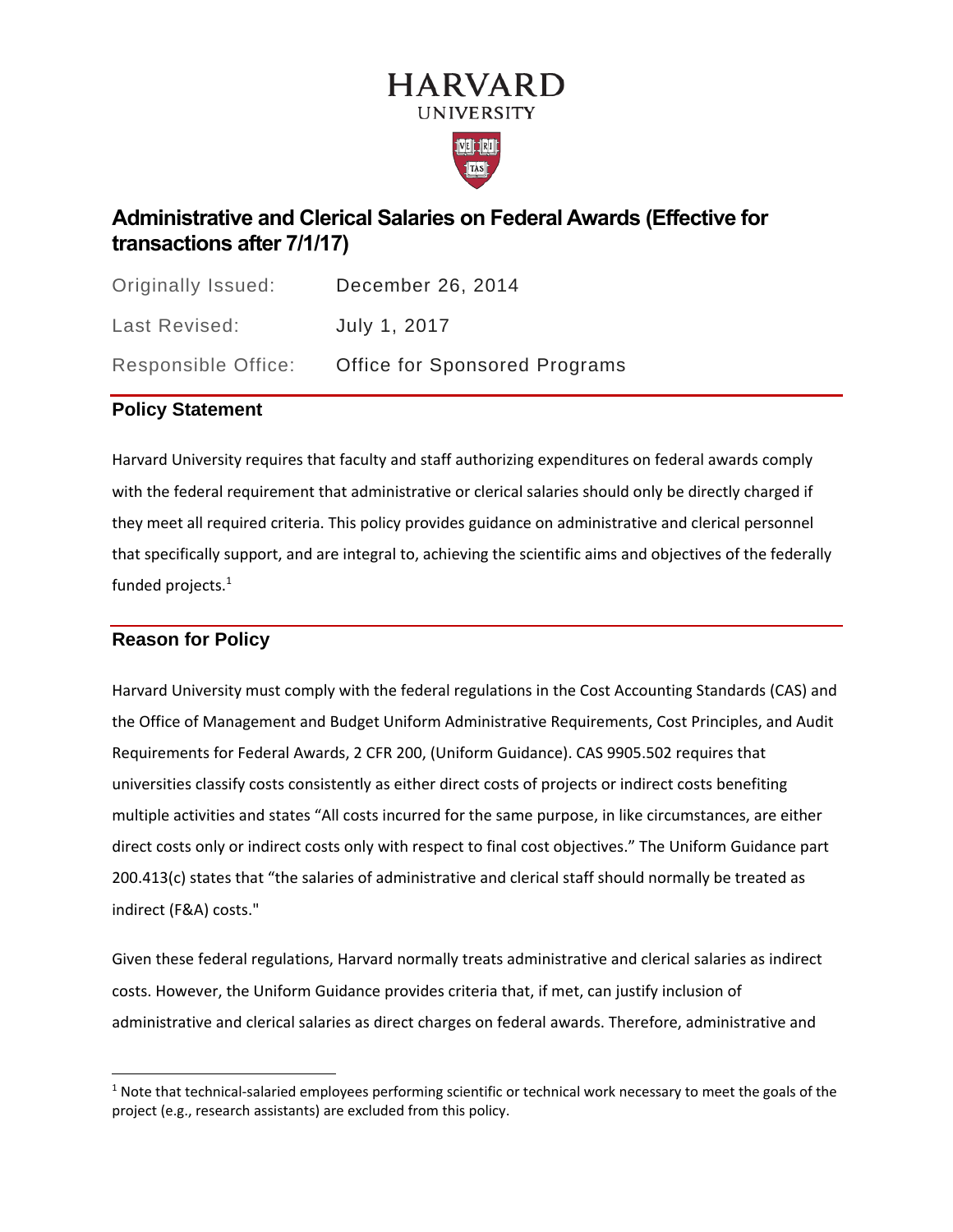clerical salaries should be included as direct charges on federal awards **only** when they meet the following Uniform Guidance criteria:

- 1. Administrative or clerical services are integral to a project or activity;
- 2. An individual or specific role can be specifically identified with the project or activity; **and**
- 3. Such costs are explicitly included in the budget or have the prior written approval of the federal awarding agency.<sup>2</sup>

Administrative and clerical salaries charged improperly to federal awards result in unallowable costs, requiring reimbursement to the government and, depending on severity, additional penalties for Harvard University.

#### **Who Must Comply**

All Principal Investigators (PIs) and administrators at Harvard University within all schools, units, divisions, University- wide initiatives, and centers who are involved with the administration and conduct of federally-funded sponsored awards must comply with this policy.

#### **Procedures**

The determination that administrative and clerical salaries ("admin salaries") may be included in a federal proposal and charged to an award cannot be based solely on the discretion of an individual PI or department/local level managing unit. The submitting office and/or school/tub-level official must review, verify, and approve to ensure that the request for admin salaries on a federal award meets the conditions of the Uniform Guidance and this policy. All relevant documentation of approved admin salaries must be included in the Grants Management Application Suite (GMAS). [See Appendix A for](https://osp.finance.harvard.edu/files/osp/files/procedures_for_direct_charging_of_administrative_salaries_to_federal_awards_final_-_july_1_2017.docx)  [detailed procedures.](https://osp.finance.harvard.edu/files/osp/files/procedures_for_direct_charging_of_administrative_salaries_to_federal_awards_final_-_july_1_2017.docx)

<sup>&</sup>lt;sup>2</sup> Note that some agency approval requirements may vary. Please refer to the agency requirements and sponsored award. For example, NIH states "prior approval is not required unless additional funds are requested for such a position or the incurrence of such cost constitutes a change of scope".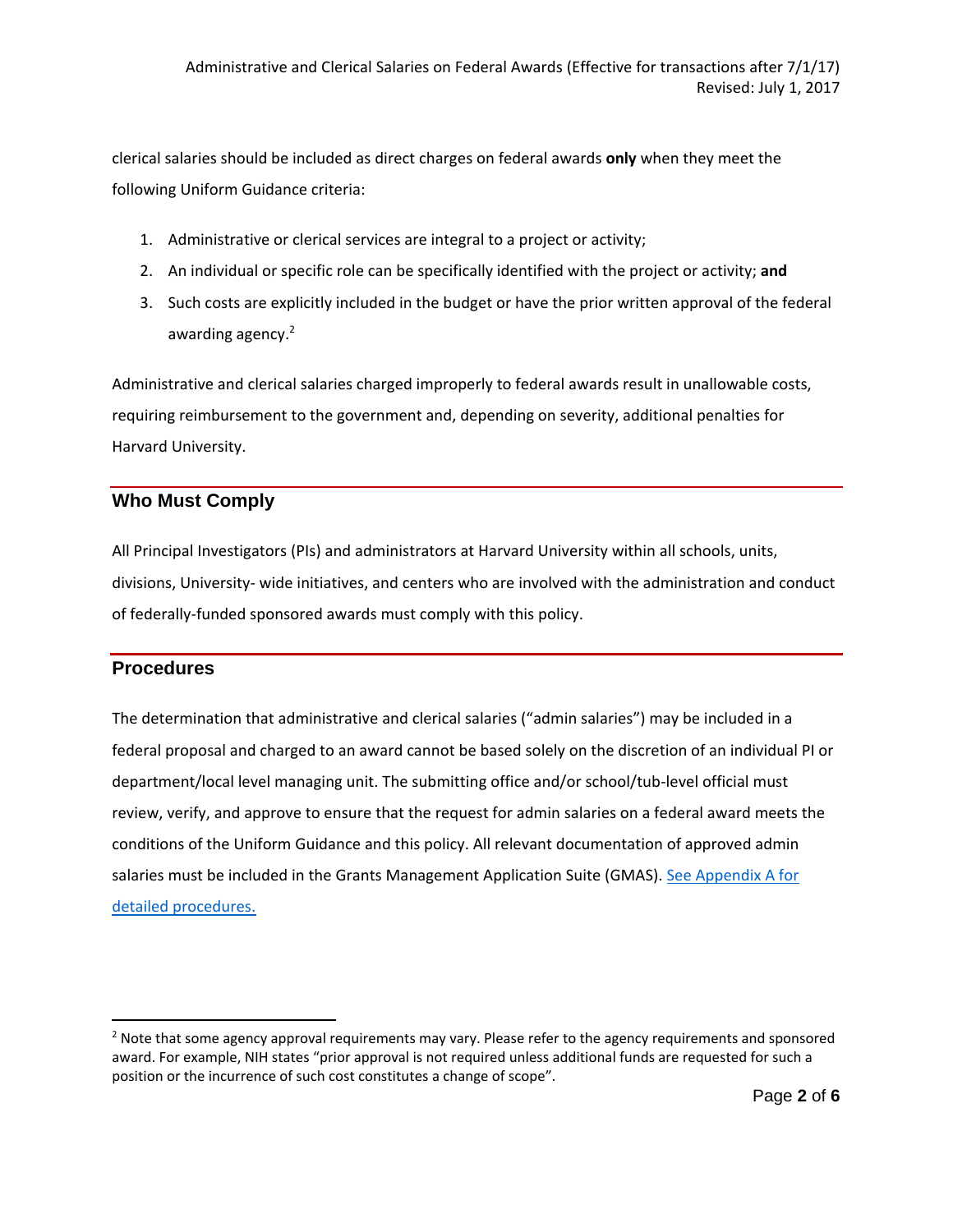#### **Roles and Responsibilities**

All Harvard faculty and staff are responsible for monitoring the expenditures throughout the lifecycle of the award in order to ensure that administrative and clerical salaries are charged only to awards for which such salaries have been approved in accordance with this policy.

#### **The PI and department/local level managing unit are responsible for the following:**

- Determining all criteria have been met before including admin salaries in a federal proposal budget
- Notifying school/tub level/submitting office of the need to direct charge admin salaries
- Flagging Administrative Salaries approval in GMAS during proposal preparation
- Documenting the request for direct-charged admin salaries in the budget and budget justification with sufficient detail to describe the necessary benefit to the project
- Ensuring that only approved admin salaries are direct-charged to awards on which those particular admin salaries have been approved
- Identifying and removing any unapproved admin charges during routine reviews of financial activity on all federal awards for which they are responsible
- Working with submitting office to obtain sponsor approval, as required, when it is determined that the direct charging of admin salaries is appropriate and was not included in the original budget
- Working with school/tub-level official to respond to requests for review of admin salaries directly charged to federal awards

#### **The school/tub-level research administration officials are responsible for the following:**

• Providing guidance to the PI and department staff about admin salaries on proposal budgets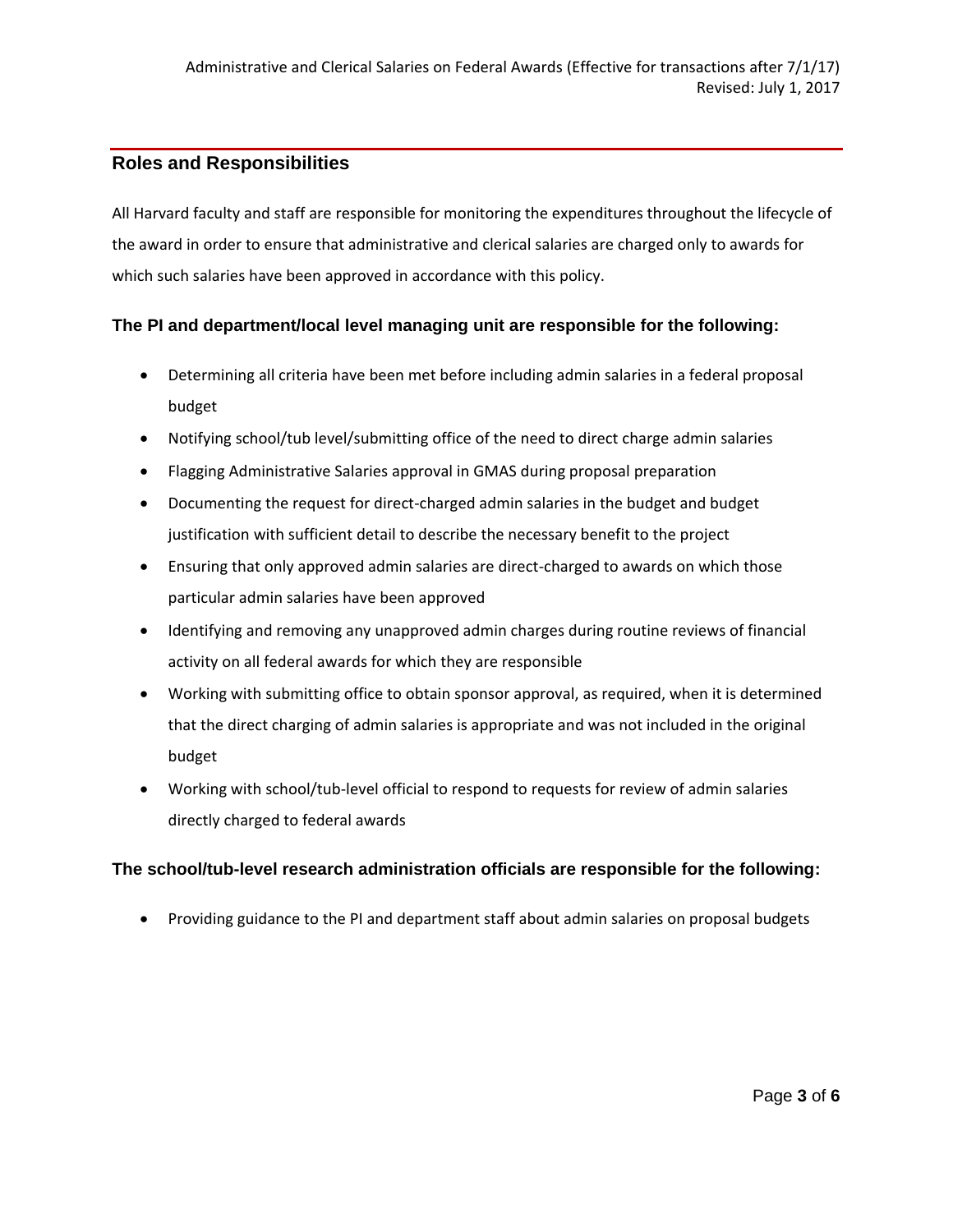## **Submitting office (Office for Sponsored Programs (OSP) or Sponsored Programs Administration (SPA)) are responsible for the following:**

- Reviewing GMAS to determine if admin salaries were included in the budget at the proposal stage
- Reviewing requests and proposals for direct charging of admin salaries to ensure they meet the required criteria
- Ensuring sponsor approval is received prior to initiating award or approving newly added admin salaries (e.g., award includes budget with administrative salaries or other written approval is received)
- Updating GMAS approvals when admin salaries are added during award

#### **OSP Research Finance is responsible for the following:**

- Coordinating with department/local level managing unit to clarify potential issues, remove unallowable admin salaries, and resolve with school/tub-level officials when necessary
- Reviewing and obtaining confirmation from departments/local level managing unit that admin salaries charged to the federal award are allowable, included in GMAS, and prior approval was obtained from OSP/SPA and the federal agency as applicable in the sponsored award terms

#### **Definitions**

#### **Administrative and Clerical Salaries ("admin salaries")**

Salaries for non-technical supporting services that generally benefit departmental, institute, or center activities or objectives, including functions such as clerical support, financial management, procurement of materials and services, budget and planning, and personnel management

#### **Related Resources**

- **[Procedures for Direct Charging of Administrative Salaries to Federal Awards](https://osp.finance.harvard.edu/files/osp/files/procedures_for_direct_charging_of_administrative_salaries_to_federal_awards_final_-_july_1_2017.docx)**
- [Uniform Administrative Requirements, Cost Principles, and Audit Requirements for Federal](https://www.gpo.gov/fdsys/pkg/FR-2013-12-26/pdf/2013-30465.pdf)  [Awards](https://www.gpo.gov/fdsys/pkg/FR-2013-12-26/pdf/2013-30465.pdf)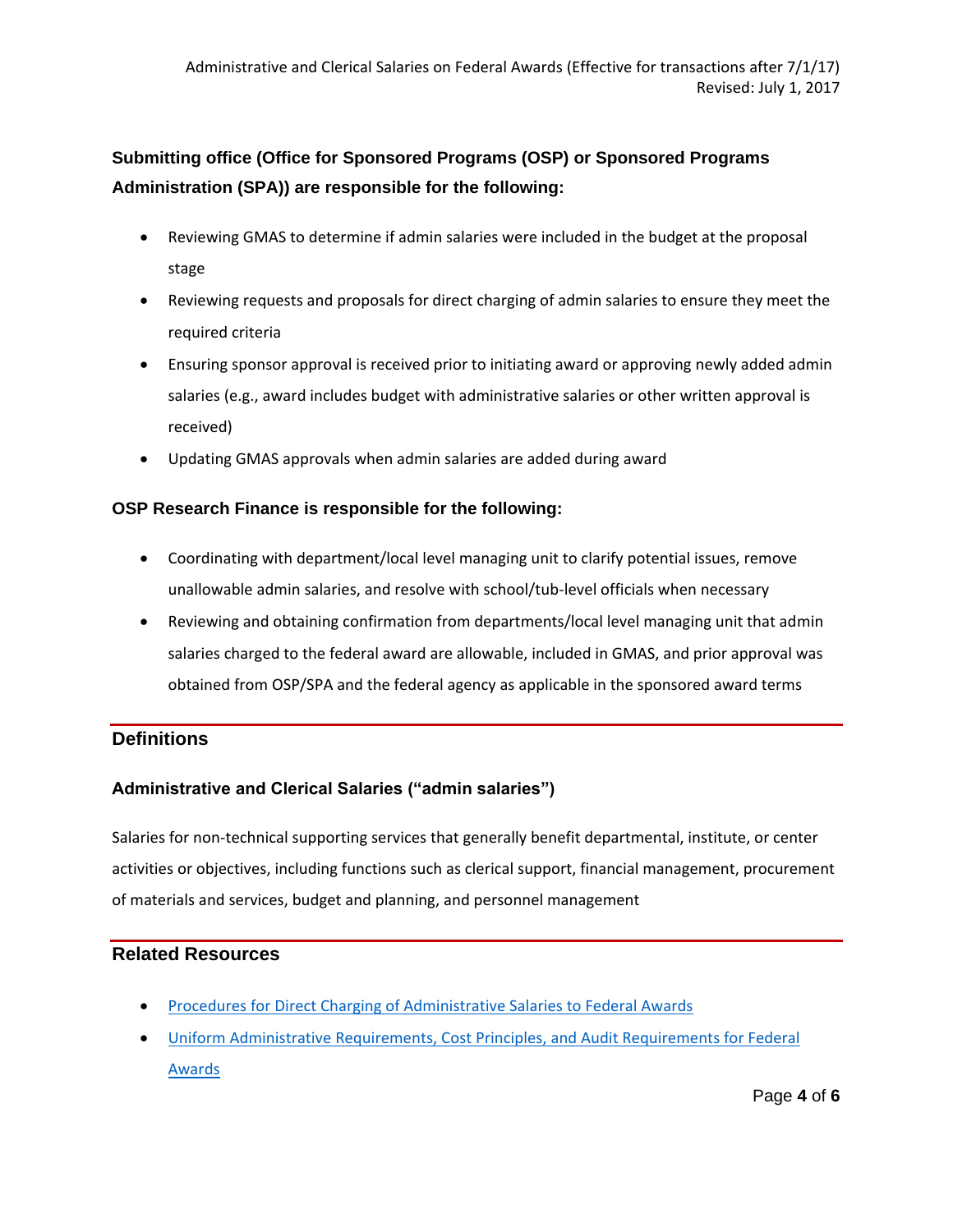- [CAS 9905.502 Consistency in allocating costs incurred for the same purpose by educational](https://www.whitehouse.gov/omb/circulars_a021_2004#appa)  [institutions](https://www.whitehouse.gov/omb/circulars_a021_2004#appa)
- [Disclosure Statements for Harvard University, Harvard Medical School, and the Harvard School](https://osp.finance.harvard.edu/disclosure-statements-and-audits)  [of Public Health](https://osp.finance.harvard.edu/disclosure-statements-and-audits)

#### **Revision History**

#### **April 25, 2014**

• Changed itemized budget and justification requirement to a recommendation, added review responsibility to the Operations and Policy Committee, moved FAQs to the Guidelines for Direct Charging of Administrative Salaries to Federal Award (Appendix A).

#### **July 1, 2014**

- Added federal requirements from Uniform Guidance 2CFR200 section 200.413.
- Added criteria that direct-charged admin salaries must meet the definition of unlike purpose and circumstance and must be required to meet scientific objectives

#### **July 28, 2015**

• Revised the conditions of the procedures section for clarity based on school feedback.

#### **July 1, 2017**

- Stated that relevant documentation of approved admin salaries must be included in GMAS (Procedures).
- Revised footnote 1 and added new footnote 2.
- Removed detailed procedures in lieu of the separate Procedures document.
- Added flagging admin salaries approval in GMAS during proposal preparation responsibility to PI/Departments.
- Moved Operations and Policy Committee and school/tub-level responsibility to review quarterly data on the direct charged admin salaries to OSP Research Finance.